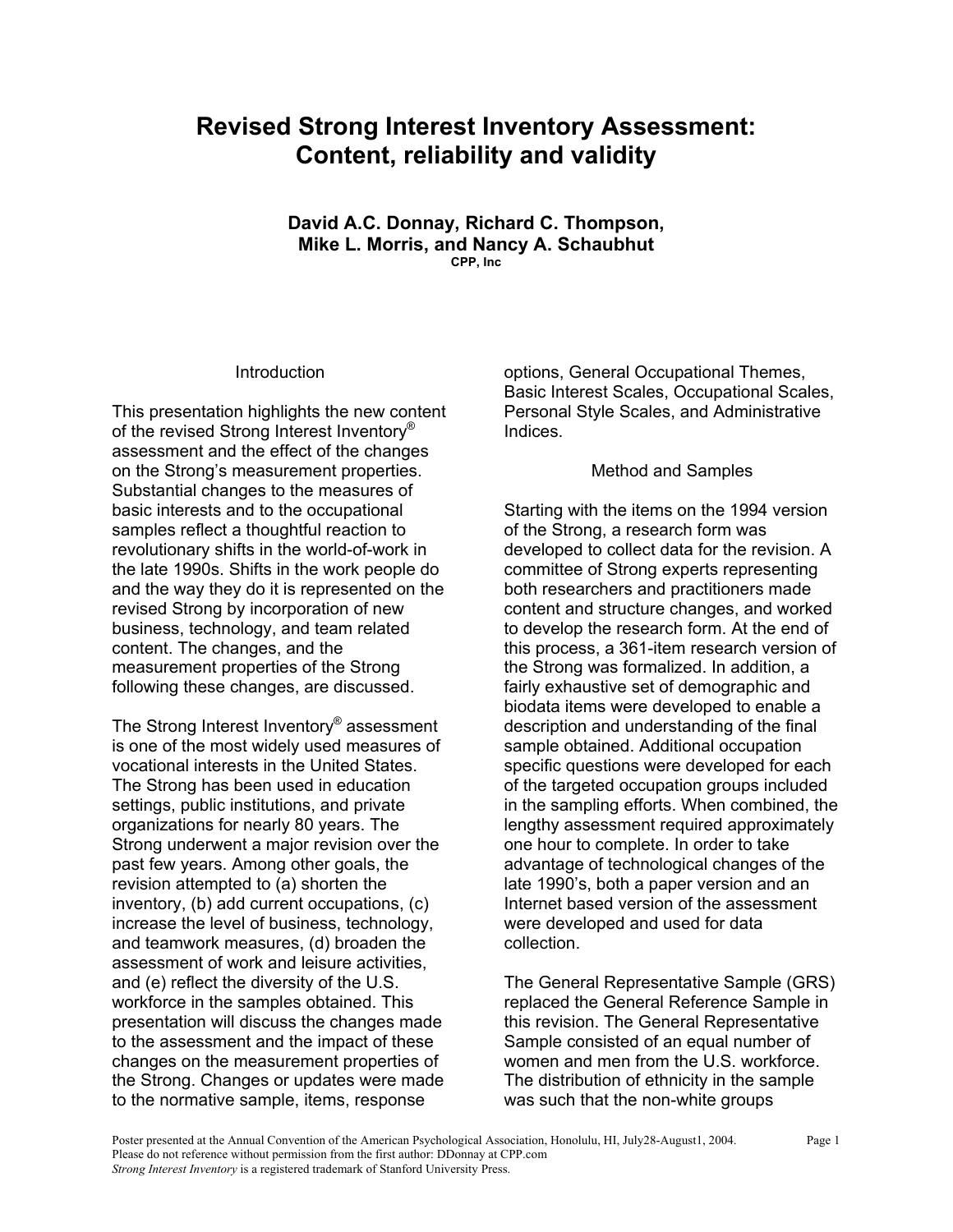represented approximately 30% of the total sample of 2,250 employed adults. When compared to the 2000 Census (25% nonwhite) and reports from The U. S. Department of Labor, Bureau of Labor Statistics (16.5% non-white) the GRS more than sufficiently represented racial and ethnic groups in the U.S. The GRS was also diverse with respect to its representation of the world-of-work. The GRS consisted of working adults from over three-hundred and seventy separate occupations. The average age of the GRS respondents was 35 years of age with over 9 years of experience in their respective occupations. The GRS respondents reported working an average of 41 hours per week.

#### Inventory Items

The inventory underwent major changes for this revision including changes to the structure, item content, and item response options. Two parts of the 317-item inventory were eliminated from the 1994 Strong, and the associated items either deleted or adapted for use in another section. The revised edition has 6 sections instead of 8. Of the original 317 items included on the 1994 version, 192 items are included in the revision. In addition, there are 99 new or modified items, totaling 291 items on the revised Strong. Response options underwent two changes. First, all response options were converted to Likert-type responses. This occurred to simplify responding and comprehension of the assessment, and was possible due to the elimination of the parts noted above. Second, the prior three-point response option was expanded to a five-point response option for all the items on the inventory. Figure 1 illustrates the use of the five-point response option with icons for Strongly Like, Like, Indifferent, Dislike, and Strongly Dislike. The result of expanding the response options on the Strong was improvement in the reliability and precision of measurement while minimizing length of the inventory and its scales.

### General Occupational Themes

The revised General Occupational Themes (GOTs) were intentionally broadened to account for changes in the workplace, especially the use of computers and technology. The Conventional Theme, for example, was broadened to include programming and working with software, while the Realistic Theme was broadened to include working with computer hardware. It

# **SECTION 3 - ACTIVITIES**

As you did for the occupations and subject areas, indicate how interested you are in each of the activities listed. Give the first answer that comes to mind.

| $154 \&\odot$ $\odot$ $\odot$ $\odot$ $\otimes$ $\circ$ Making a speech |  |
|-------------------------------------------------------------------------|--|
|                                                                         |  |
| $156$ SD $\Box$ $\Box$ $\Box$ $\Box$ SD Writing reports                 |  |

Figure 1. Sample of Revised Item Format

is important to note, though, that these revisions have not altered the basic configuration of the GOTs as shown in Figure 2, and that their meanings remain consistent for counseling use, theory, and research. The new item format and careful item selection resulted in improved Cronbach's alphas (a measure of reliability) for five of the six GOTs, with the Realistic Theme remaining consistent at .93. All six revised GOTs possessed alphas of at least .91, and test-retest reliabilities improved slightly as well (see Table 1). When the individuals in the GRS were scored on the 1994 and revised GOT scales, the median correlation for parallel scales was an impressive .95. The revised GOTs also produced a familiar pattern of inter-scale correlations in accordance with Holland's hexagonal calculus (see Figure 2).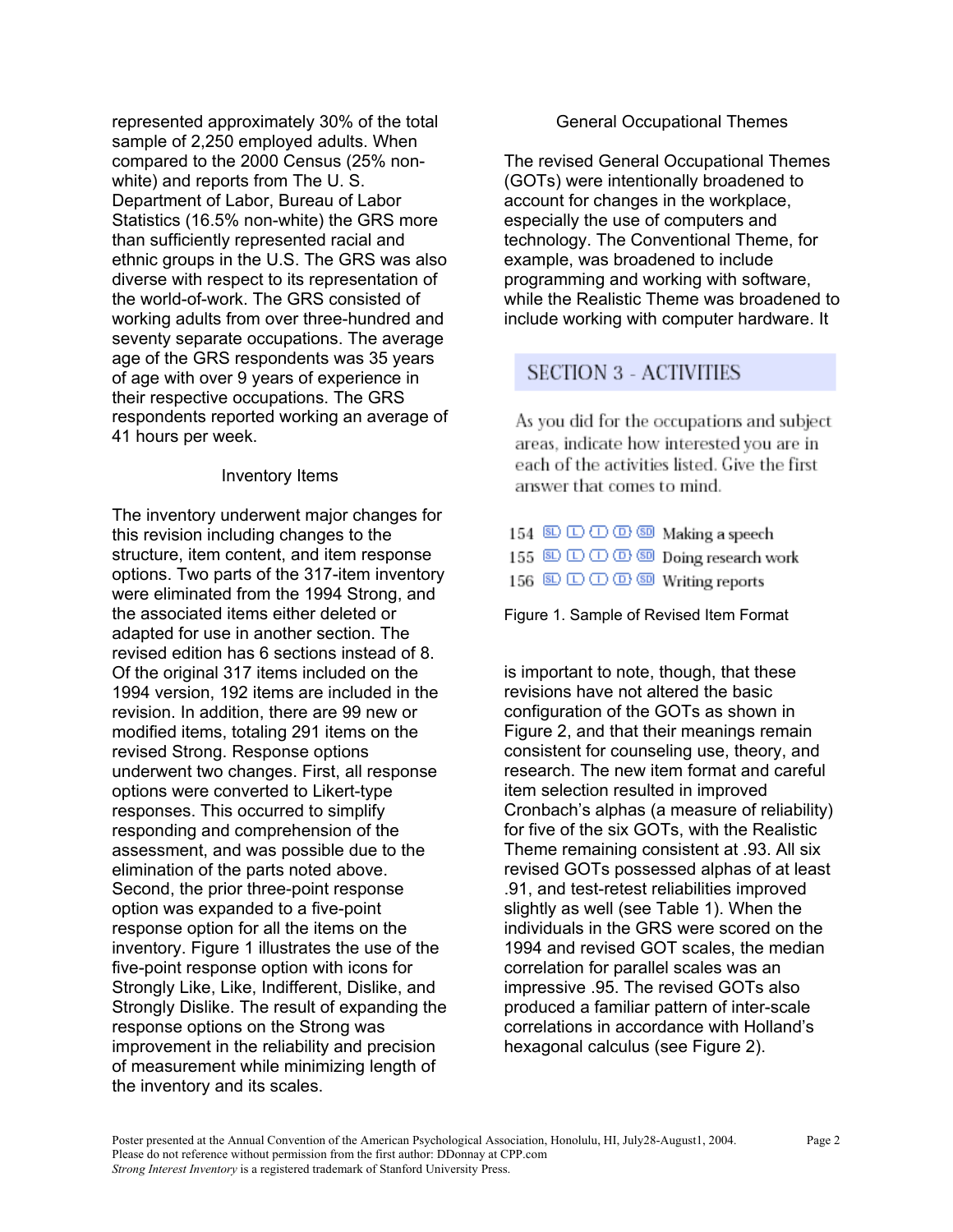| <b>Theme</b><br>Realistic | Alpha<br>.93 | <b>Test Retest</b><br>.92 |
|---------------------------|--------------|---------------------------|
| Investigative             | .92          | .89                       |
| Artistic                  | .95          | .92                       |
| Social                    | .93          | .88                       |
| Enterprising              | .91          | .95                       |
| Conventional              | .91          | -84                       |

Table 1. GOT Reliability Estimates in GRS



Figure 2. Sample of GOT inter-scale correlations.

#### Basic Interest Scales

The Basic Interest Scales (BISs) were extensively revised for the second time since their introduction to the Strong in 1968. All BISs were updated, including some name changes, to measure more contemporary specific interests. The revised Strong contained a total of 30 BISs, up from 25 scales in 1994. This included 10 new scales, including Protective Services, Research, and Entrepreneurship. Four outdated scales, such as Data Management, were removed completely. The number of items per scale was reduced to 6-12 items down from 5-21 items per scale in 1994. The median reliability estimate of internal consistency (Cronbach's alpha) for the 30 BISs was .87, identical to that for the 25 BISs from 1994. Initial validity studies of the 30 BISs showed that as a group they explained 68 to 78% of the

variance in broad occupational groups and 92 to 93% of the variance in college major groups. The BISs discriminated these groups in predictable and meaningful ways. Table 2 summarizes the updates to the Basic Interest Scales from 1994 to 2004.

## Occupational Scales

An extensive data collection effort was undertaken to update the occupations represented on the revised Strong. The total number of Occupational Scales (OSs) was increased to 244 from the 211 in the 1994 version of the Strong. Technology and business related occupations were emphasized in the revision. The revised Strong contained 244 OSs in 122 pairs with separate scales for women and men. The 122 pairs included scales for women and men for each occupation represented on the revised Strong. One of the goals of the revised Strong was to encourage clients to explore a wide range of occupations, including those that may previously have been dominated by one gender. The fact that there are OSs for both women and men for each and every occupation communicates the appropriateness of these occupations for both genders.

The median test-retest reliability for the revised OSs was .86 for 244 scales across an interval of 2 to 7 months with the middle 50 percent of OSs between .82 and .89. The number of participants for the 2 to 7 month interval was 99. The median testretest reliability on a smaller sample of 40 respondents was .89 for an interval of 2 months with the middle 50 percent of scales between .85 and .91., which is similar to the results for the four samples reported in the 1994 Strong manual. The median Q statistic on the 244 OSs was 1.53 (45 percent overlap), with the middle 50 percent falling between 1.30 (52 percent overlap) and 1.79 (37 percent overlap) and 90 percent of the scales falling between 1.15 (57 percent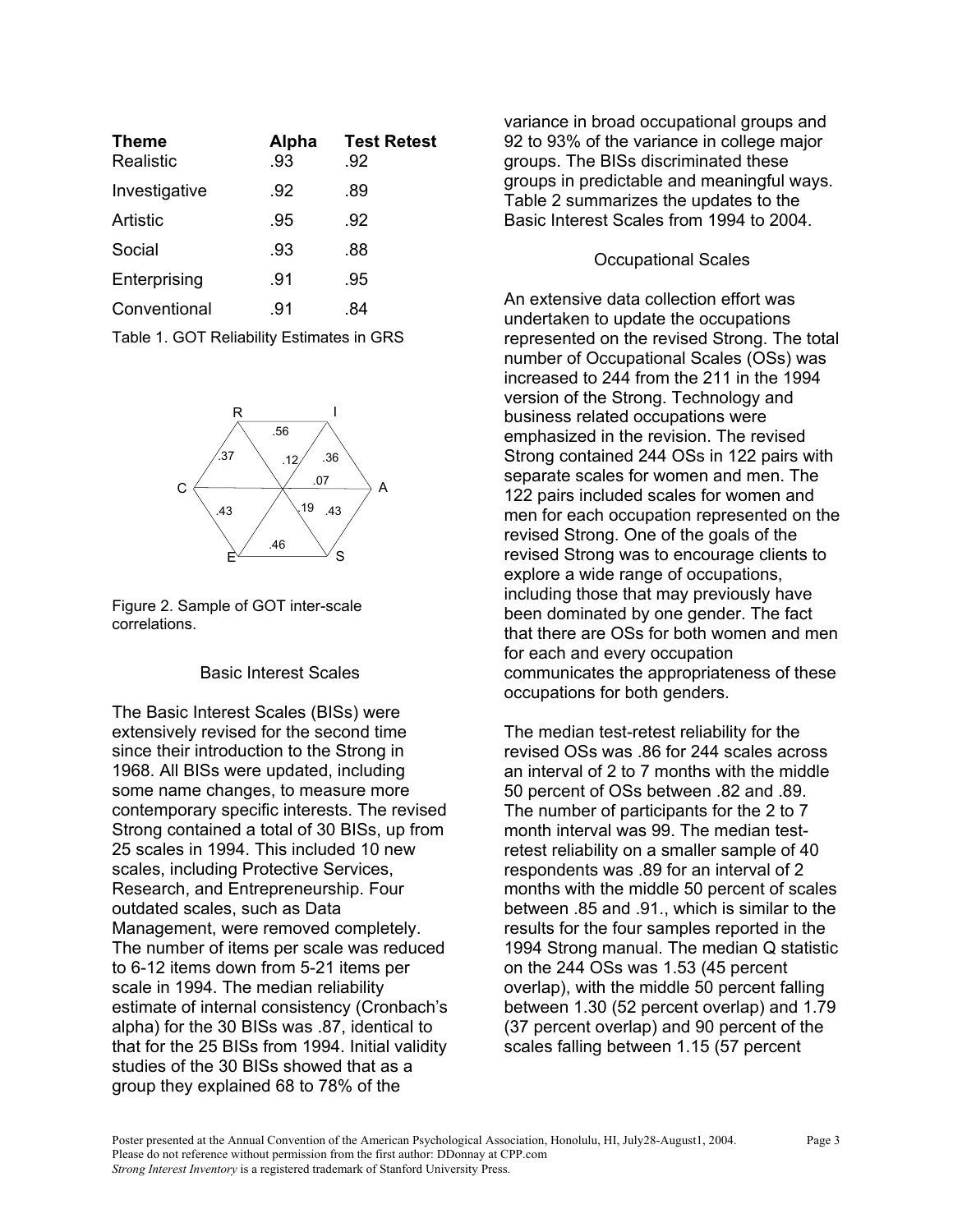|                                        |                                        | Change to 2004 BIS         |                       |                           |                              |                          |
|----------------------------------------|----------------------------------------|----------------------------|-----------------------|---------------------------|------------------------------|--------------------------|
| <b>2004 BIS</b>                        | <b>1994 BIS</b>                        | <b>New</b><br><b>Scale</b> | <b>Name</b><br>Change | <b>Merged</b><br>2 Scales | <b>Separated</b><br>2 Scales | $\overline{N}$<br>change |
| Mechanics and Construction             | <b>Mechanical Activities</b>           |                            | X                     |                           |                              |                          |
| Computer Hardware and<br>Electronics   | n/a                                    | X                          |                       |                           |                              |                          |
| Military                               | <b>Military Activities</b>             |                            | X                     |                           |                              |                          |
| <b>Protective Services</b>             | n/a                                    | X                          |                       |                           |                              |                          |
| Nature and Agriculture                 | <b>Nature</b><br>Agriculture           |                            |                       | X                         |                              |                          |
| <b>Athletics</b>                       | <b>Athletics</b>                       |                            |                       |                           |                              | X                        |
| Science                                | Science                                |                            |                       |                           |                              | X                        |
| Research                               | n/a                                    | X                          |                       |                           |                              |                          |
| <b>Medical Science</b>                 | <b>Medical Science</b>                 |                            |                       |                           |                              | X                        |
| <b>Mathematics</b>                     | <b>Mathematics</b>                     |                            |                       |                           |                              | $\mathsf{X}$             |
| Visual Arts and Design                 | <b>Applied Arts</b>                    |                            | X                     |                           |                              |                          |
| <b>Performing Arts</b>                 | Music/Dramatics                        |                            | X                     |                           |                              |                          |
| Writing and Mass<br>Communication      | Writing                                |                            | X                     |                           |                              |                          |
| <b>Culinary Arts</b>                   | <b>Culinary Arts</b>                   |                            |                       |                           |                              | X                        |
| <b>Counseling and Helping</b>          | Social Service                         |                            | X                     |                           |                              |                          |
| <b>Teaching and Education</b>          | Teaching                               |                            | X                     |                           |                              |                          |
| Human Resources and<br>Training        | n/a                                    | $\mathsf{X}$               |                       |                           |                              |                          |
| <b>Social Sciences</b>                 | n/a                                    | $\mathsf{X}$               |                       |                           |                              |                          |
| <b>Religion and Spirituality</b>       | <b>Religious Activities</b>            |                            | X                     |                           |                              |                          |
| <b>Healthcare Services</b>             | <b>Medical Service</b>                 |                            | X                     |                           |                              |                          |
| Marketing and Advertising              | n/a                                    | X                          |                       |                           |                              |                          |
| <b>Sales</b>                           | <b>Sales</b>                           |                            |                       |                           |                              | X                        |
| Management                             | Organizational<br>Management           |                            | X                     |                           |                              |                          |
| Entrepreneurship                       | n/a                                    | X                          |                       |                           |                              |                          |
| Politics and Public Speaking           | Law/Politics<br><b>Public Speaking</b> |                            | X                     | X                         | X                            |                          |
| Law                                    | Law/Politics                           |                            | X                     |                           | $\mathsf{X}$                 |                          |
| Office Management                      | <b>Office Services</b>                 |                            | X                     |                           |                              |                          |
| <b>Taxes and Accounting</b>            | n/a                                    | X                          |                       |                           |                              |                          |
| Programming and Information<br>Systems | n/a                                    | X                          |                       |                           |                              |                          |
| Finance and Investing                  | n/a                                    | X                          |                       |                           |                              |                          |

Table 2. Summary of additions and changes to Basic Interest Scales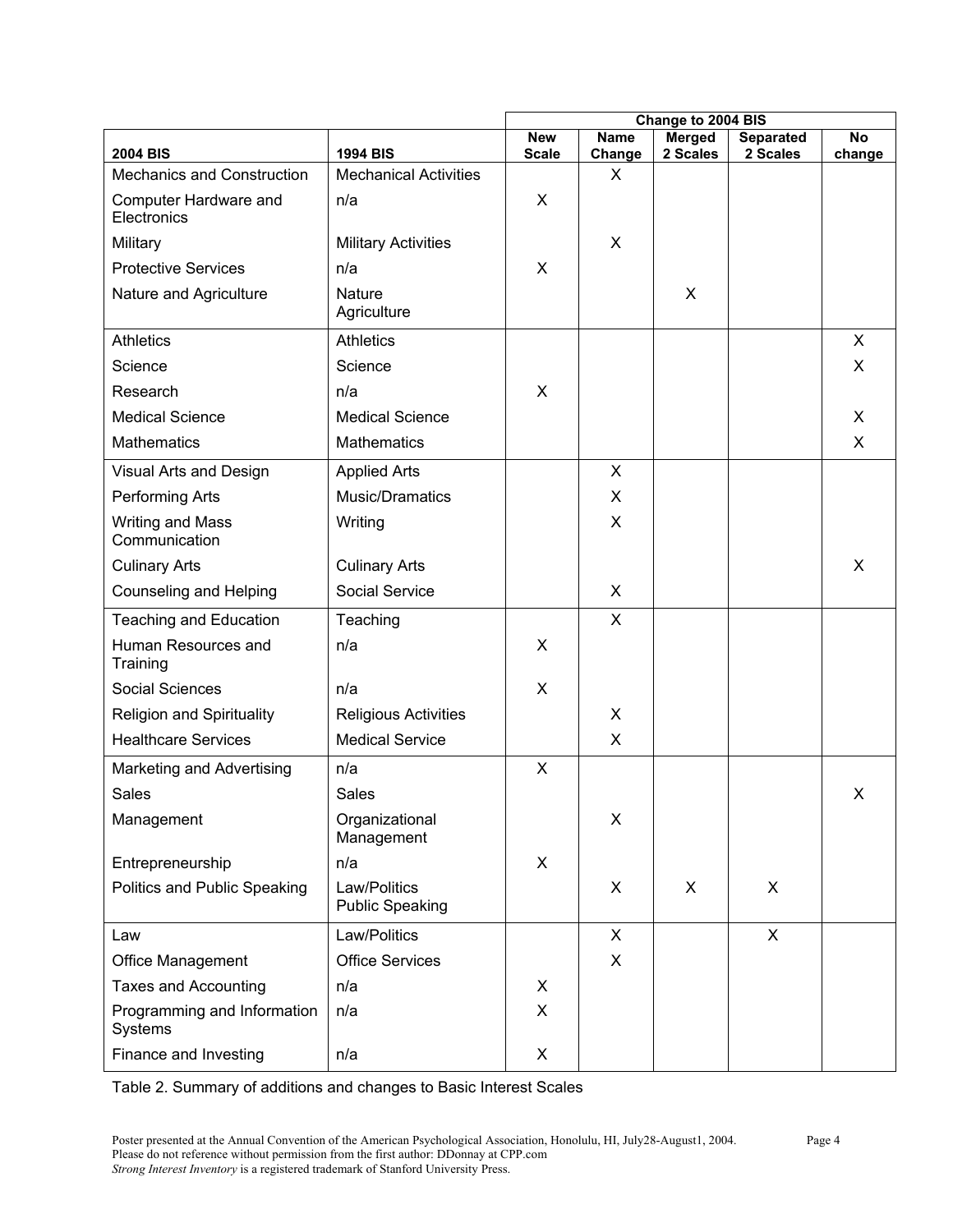| <b>Administrative Assistant</b> | <b>ESL Instructor</b>        | <b>Recreation The</b>   |
|---------------------------------|------------------------------|-------------------------|
| Chiropractor                    | <b>Financial Analyst</b>     | <b>Rehabilitation (</b> |
| College Instructor              | <b>Financial Manager</b>     | Retail Sales Re         |
| Computer & IS Manager           | Firefighter                  | Sales Manager           |
| <b>Computer Scientist</b>       | Geographer                   | <b>Technical Sale</b>   |
| <b>Computer Systems Analyst</b> | <b>Network Administrator</b> | <b>Technical Supr</b>   |
| Editor                          | <b>Operations Manager</b>    | <b>Top Executive</b>    |
| <b>Engineering Technician</b>   | <b>Production Worker</b>     | Urban & Regio           |
|                                 |                              |                         |

ation Therapist ilitation Counselor Sales Representative Manager ical Sales Representative ical Support Specialist & Regional Planner

Table 3. Summary of occupational samples on the Strong.

overlap) and 2.12 (29 percent overlap). To be included on the revised Strong, an OS was required to have a Q statistic of 1.00 or better.

The greatest difference between the 1994 and the revised Strong is in the length of the scales, with the average being 46 items for the 1994 OSs and 28 for the revised OSs. It is noteworthy that an average decrease in scale length of eighteen items resulted in only modest decreases in average reliability or concurrent validity. The scales that contained the fewest items were female Retail Sales Representative, Computer Systems Analyst, Military Officer, and Elementary School Teacher, and male and female Travel Consultant. Even with a relatively small number of items, two of these six scales had Qs greater than 1.50. All of the 244 OS on the revised Strong possessed at least a one standard deviation separation between the occupational and reference samples as measured by Tilton's Q. Table 3 lists the occupational samples that were newly collected for this revision.

# Personal Style Scales

The Personal Style Scales were introduced to the Strong in 1994. The goals of this revision were to maintain the quality of the original scales and to explore additional personal style dimensions in the set of inventory items. The revised Strong resulted

in five Personal Style Scales, namely the Work Style, Learning Environment, Leadership Style, Risk Taking, and Team Orientation scales. The Team Orientation scale was one of several constructs identified in the factor structure of the items and considered for inclusion on the inventory as a new scale. The Team Orientation scale was included because it appeared to have the greatest combination of psychometric quality and potential for use in counseling practice. Internal consistency reliabilities (Cronbach alphas) in the GRS were high for each of the five scales. Alphas ranged from .87 for the Learning Environment and Leadership Style scales to .82 for the Risk Taking scale (see Table 4).

| <b>Personal Style Scale</b> | Number<br>of Items | Cronbach<br>Alpha |
|-----------------------------|--------------------|-------------------|
| <b>Work Style</b>           | 29                 | .85               |
| Learning<br>Environment     | 41                 | .87               |
| Leadership Style            | 16                 | .87               |
| <b>Risk Taking</b>          | 10                 | .82               |
| <b>Team Orientation</b>     | 9                  | .86               |

Table 4. Reliability estimates for Personal Style Scales in the GRS.

With the addition of the Team Orientation scale, there were now five measures of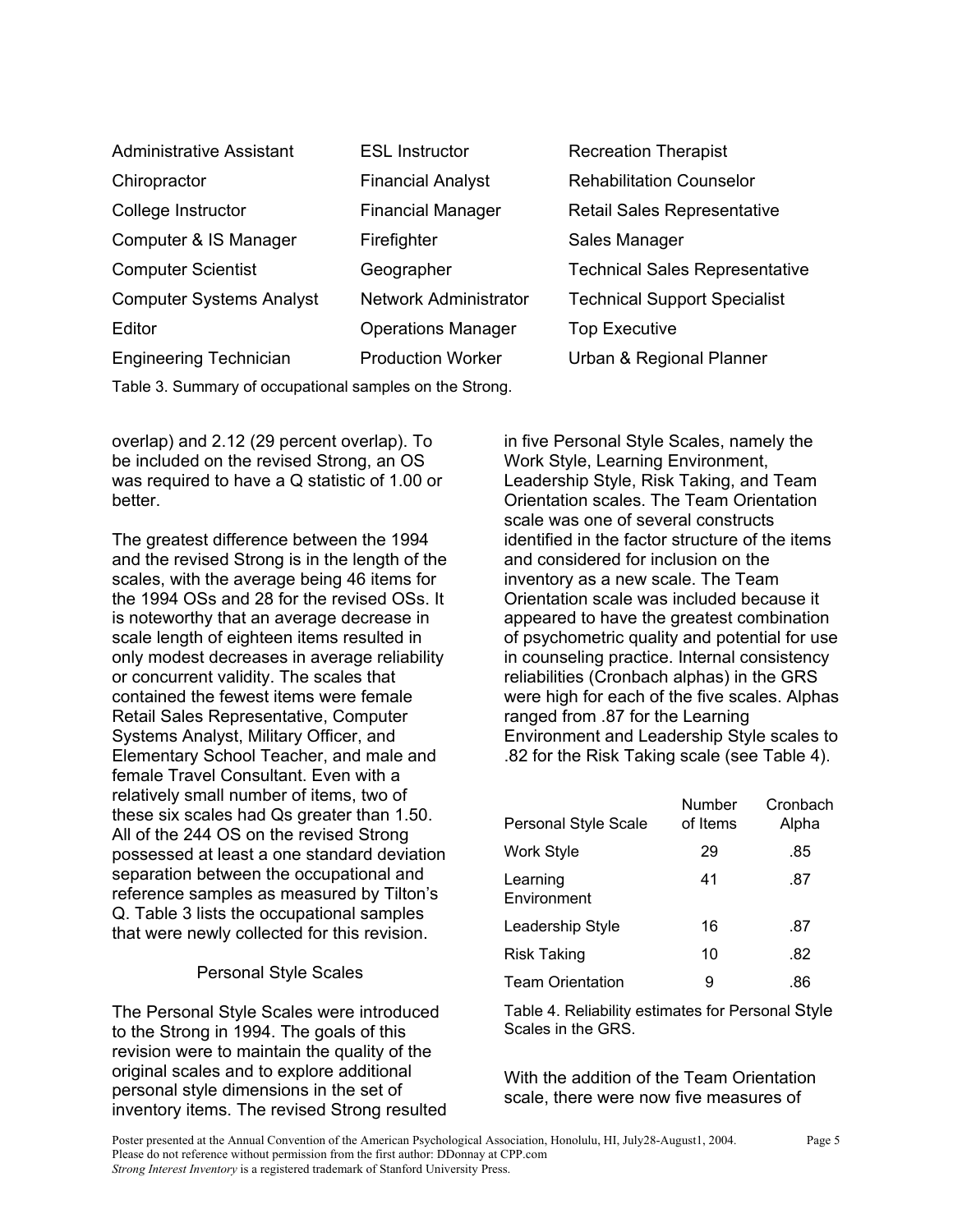|                             | WS | I E | LS  | RT     | TΟ  |
|-----------------------------|----|-----|-----|--------|-----|
| <b>Work Style</b>           | -- | .03 | .38 | $-.20$ | .32 |
| <b>Learning Environment</b> |    |     | .49 | .11    | .20 |
| Leadership Style            |    |     |     | .38    | .55 |
| <b>Risk Taking</b>          |    |     |     |        | .24 |
| <b>Team Orientation</b>     |    |     |     |        |     |
|                             |    |     |     |        |     |

Table 5. Summary of Personal Style Scale inter-scale correlations.

preferences for living and working on the Strong. The two poles on the new scale were: prefers to accomplish tasks independently and prefers to accomplish tasks collectively. The most significant question about the new Team Orientation scale was its relationship to other scales on the Strong assessment, particularly the Work Style scale. The inter-scale correlations within the five PSSs (Table 5) showed slight to moderate correlations and no coefficients greater than .55 suggesting that each scale was probably adding something unique to the assessment. For instance, the Team Orientation scale emphasized teamwork and shared goals compared to the more general introversionextroversion dimension measured by the Work Style scale. The correlation between these two scales was a very reasonable .32. While all Personal Styles Scales were updated, the other significant change was in the content of the Risk Taking scale, previously called Risk Taking/Adventure. As the name change notes, this scale was revised to emphasize different types of risk taking behavior, including emotional, financial, and physical risks. Examples of items added to the revised Risk Taking scale were "Making risky commitments", "Investing money in the stock market", and "Taking a chance on a new business idea".

# Administrative Indeces

The Infrequency Index included on the 1994 version of the Strong was eliminated during the revision. The Infrequency Index was not particularly effective in identifying truly

problematic profiles. Instead, a new index, called the Typicality Index was added. This index attempted to automate the process of identifying random or atypical response profiles. The computation of the Typicality Index relied on consistency of responses to items included in the Strong assessment. Twenty-four pairs of items that were highly correlated with each other in the GRS were used to construct the Typicality Index. Example item pairs included Accountant/Accounting, Poet/Poetry, and Stockbroker/Trading stocks. A point was added to the Typicality Index score for each pair where the responses were in the same direction. The range of possible scores for the Typicality Index was from 0 to 24. Scores of 17 or higher on the Typicality Index were considered to be reflective of consistent responding to the inventory. In initial studies, the Typicality Index appeared to flag nearly 95% of cases in simulated random data files and 1 to 2% of actual inventory administrations (see Figure 3).

# **Summary**

The Strong has developed a loyal following of users over the years, probably due, at least in part, to a commitment to updating and improving the inventory on the part of everyone associated with it since its introduction, beginning with E. K. Strong, Jr. This presentation highlighted some of the more salient updates resulting from the recent revision. Additional detail is forthcoming and it is hoped that scholars and practitioners will continue to research the implications of these updates.